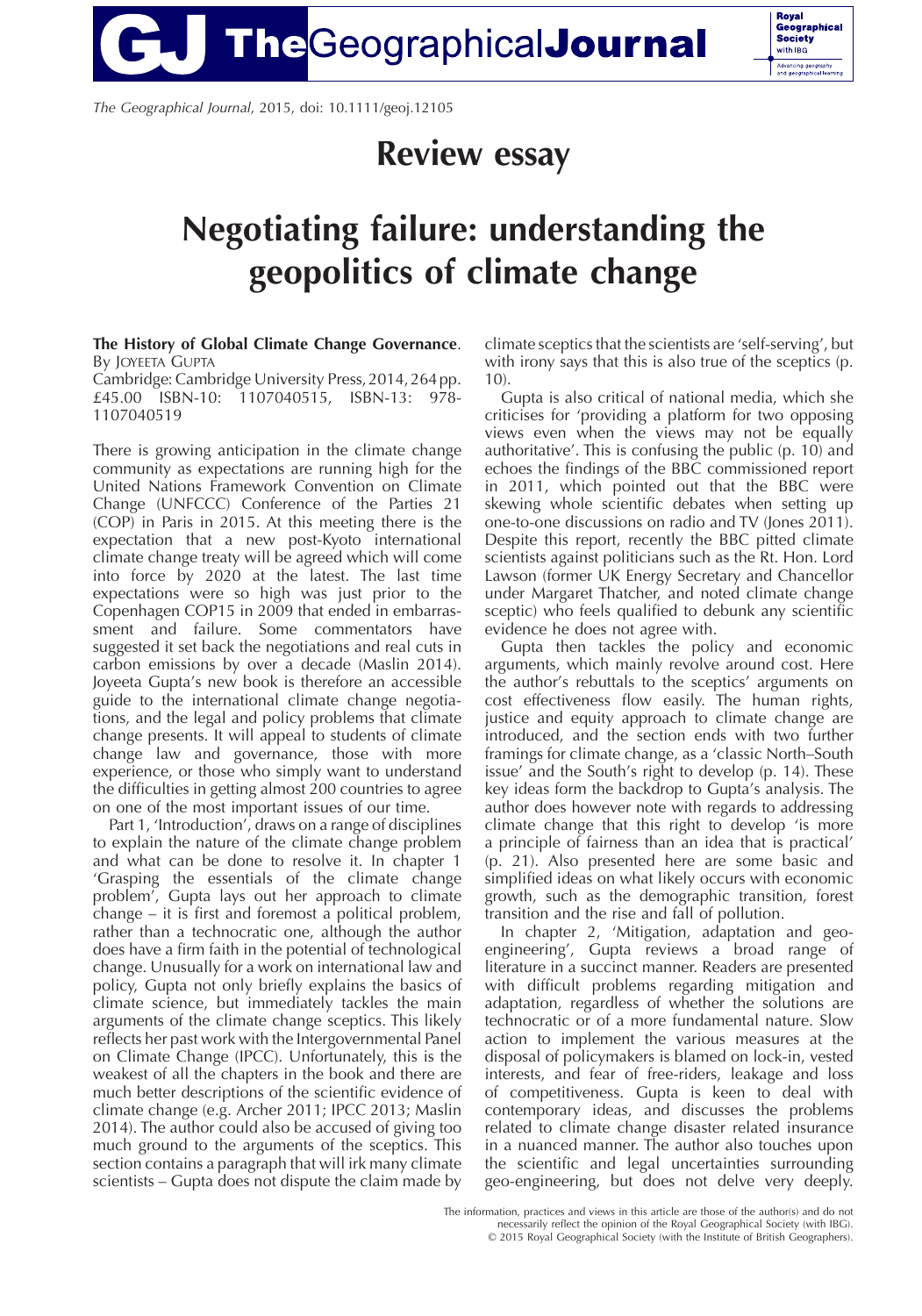Surprisingly, the authoritative Royal Society report, which has an excellent chapter on governance, is not cited (Royal Society 2009).

Chapter 2 concludes by setting the general aim of the book, which is to 'rise above the individual challenges that each period has faced to see an overall picture of strengths, weaknesses, opportunities and threats that face the regime'. The five periods (pre-1990, 1991–6, 1997–2001, 2002–7, post-2008) are tied to the leadership paradigm that serves as Gupta's framework for exploring the negotiations.

Part 2, 'The history of the climate change negotiations', is mainly concerned with outcomes, be they the UNFCCC, Kyoto Protocol, COP or Conference of the Parties serving as meeting of the Parties (CMP) decisions. Most of the key decisions are conveniently placed in tables in each chapter, although it must be said, they are quite impenetrable. This is a history of international climate law rather than the negotiations in their entirety, and it is a sobering account.

Chapter 3, 'Setting the stage: defining the climate problem (until 1990)', demonstrates how many of the concepts, phrases, and ideas that are used contemporaneously were actually first articulated in the 1970s and 1980s.This ranges from the obvious (the precautionary principle, differentiated responsibilities, technology transfer, controlling population growth, integrated science and policy, cost effectiveness), to the less obvious (reducing deforestation, 'win–win', 'new and additional resources', liability). The 1980s is presented as an exciting time, with ideas bubbling up in different forums and with speed. In the midst of this, traditional approaches within international environmental law were reached out to (e.g. the Trail Smelter case, Stockholm Principle 21). This chapter also charts the formation of the IPCC, which originally had a far broader role than it does now. Gupta draws attention to its first assessment report which engaged with the idea of a viable environment as a 'fundamental right'. The inference from this chapter is that the problem was significantly underestimated, as Gupta notes at the chapter's close: 'the initial ideas on how the problem was to be addressed also had a very high degree of idealism and did not necessarily reflect the emerging trend of neo-liberal, neo-conservative approaches in other fields of water and energy' (p. 58).

A criticism of this chapter is its treatment of the domestic sphere. Although the North–South relationship is central to a number of these ideas, Gupta does not comment on the domestic drivers surrounding the actors and states in some of their orations on climate change at this time. Why did Margaret Thatcher uncharacteristically champion action on climate change, before a decade later becoming a sceptic? And what drove Saudi Arabia specifically to make a utopian call for 'new values linked to the concepts of global community and the

new world order'? (p. 52). These examples (along with the CDM, discussed below) reflect a certain amount of unease on the part of the author when dealing with domestic and local developments on climate change, a problem which runs through an otherwise commendable book.

In chapter 4, 'Institutionalizing key issues: the Framework Convention on Climate Change (1991– 96)', Gupta explains the reasons for the unusually rapid negotiation of the UNFCCC and its speedy entry into force.The ultimate objective of the UNFCCC is phrased in 'qualitative and vague terms', and 'the Convention can be seen as an exercise in creative ambiguity to generate consensus' (p. 72).To achieve this consensus, a number of issues were left out or were left to other organisations (e.g. international aviation and maritime transport), and responsibilities were conferred by the Annex I/non-Annex I system. The leadership paradigm is seen as the agreed substitution for the liability framing and a full application of the 'no harm' principle, and this was how consensus was achieved (Article 3.1). Leadership in this context meant that developed countries would take a leading role by reducing their own emissions. They would provide help and financial assistance to the developing countries to control their emissions but would be given space to increase their own emissions as they develop. In this form, equity issues were included in the Convention despite the lack of a liability framing.

Chapter 5, 'Progress despite challenges: towards the Kyoto Protocol and beyond (1997–2001)', presents a key period in the history of climate change governance, as it is here that the leadership paradigm, only recently agreed upon, begins to deteriorate. With the regime buffeted by domestic politics and a growth in climate change scepticism, Gupta argues that the Kyoto Protocol was negotiated and adopted 'against the odds' (p. 78). In this context, Gupta states that in hindsight she is 'even more positive about the Kyoto Protocol and the role of the Clinton-Gore government in pushing the international community to move further with the protocol despite the immense domestic difficulties it face. Without the initiative of the EU in promoting strong targets, the protocol would never have emerged' (p. 85). Gupta then goes on to discuss the problems with the targets contained in the Kyoto Protocol, which were far less ambitious than needed, and the flexibility mechanisms. Gupta is positive on the latter, stating that despite the challenges, 'these market-based mechanisms have evolved over time to become successful, with the CDM delivering millions of credits' (p. 89).

Gupta's focus on the global scale leads to a weakness in dealing with multi-level governance, i.e. how the international agreements can be implemented at regional, national and local levels. The rush to implement the CDM meant that credits for projects involving the capture of industrial gases (hydrofluorocarbons or HFCs) were regrettably easy to

*The Geographical Journal* 2015 doi: 10.1111/geoj.12105 © 2015 Royal Geographical Society (with the Institute of British Geographers)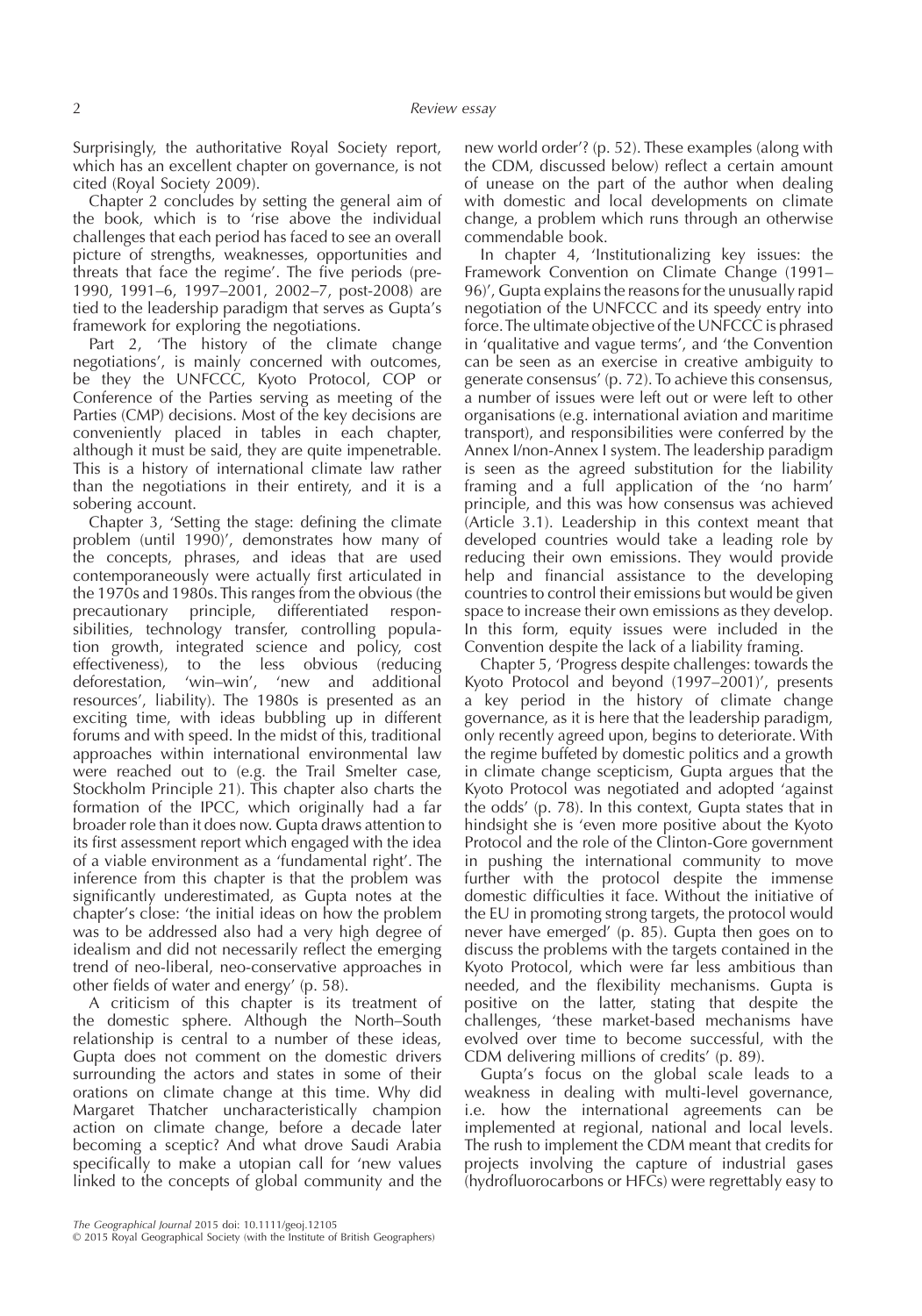game. Although Gupta acknowledges this flaw, the analysis lacks detail. The mechanism created a perverse incentive for companies to produce more HCFC-22, a refrigerant and powerful greenhouse gas (GHG) being phased out under the Montreal Protocol, in return for windfall profits for capturing the HFC-23 by-product from its production. About 70% of Certified Emission Reductions in the CDM have come from projects of this kind. Depressingly, the European Commission concluded in 2012 that production of HCFC-22 would have been lower today if the CDM had been absent (EU Commission Regulation 2011).

Gupta ends chapter 5 with a section on conditional leadership and a section on the role of actors in this period. Both are of interest, as it is here that Gupta identifies a key switch in the developed countries approach from the leadership role to a discourse based on a fear of the free-riding of developing countries, carbon leakage, and loss of economic competitiveness. In general, the years 1997–2001 therefore set the grounding for the debates that would occupy the negotiations for the following 15 years to the present day. Less clear in Gupta's analysis is what drivers compelled the EU to become a leader on climate change issues, and its switch of opinion on the flexibility mechanisms.

Chapter 6, 'The regime under challenge: leadership competition sets in (2001–2007)' details the major milestones of the Marrakesh Accords (2001), the entry into force of the Kyoto Protocol and the Montreal COP11 and CMP1 decisions (2005), and the Bali Action Plan (2007). This chapter also contains a section on the climate funds. Gupta describes the regime as being challenged by leadership competition, due to the US promotion of alternative agreements on climate change (e.g. the International Partnership for Hydrogen and Fuel Cells, the Carbon Sequestration Leadership Forum, the Methane Markets Initiative, the Renewable Energy and Energy Partnership, and the Asia Pacific Partnership on Clean Development and Climate). The regime was also challenged by a more strident scepticism, and a fragmentation in negotiating positions, which affected both the developing and developed states. Gupta argues 'there was flagging leadership from the North' (p. 121). This conclusion is derived from the delay in ratification (and non-ratification) of the Kyoto Protocol, the length of time it took to quantify 'dangerous climate change', the inadequate levels of funding for developing countries, and the US led external agreements on energy. The positives from this period are the EU's continuing commitment to the multilateral process and the growth of interest from the judiciary and lower levels of government.

Chapter 7, 'Enlarging the negotiating pie (2008– 2012)', the final part of Gupta's history, is an account of the difficulties that the regime has encountered in the most recent period. Gupta presents the key develops as new commitments on GHG targets are attempted to be negotiated, including the Copenhagen Accord, the Cancún agreements, and the creation of the Ad Hoc Working Group on the Durban Platform for Enhanced Action. This is presented with the backdrop of the 2008 economic crash in the West, the Euro-zone crisis, WikiLeaks, the Fukushima Daiichi nuclear disaster in 2011, US President Obama's domestic battles, the illegal hacking and misrepresentation of emails from University of East Anglia climate scientists and resultant boon to climate change scepticism, and changing geopolitics (i.e. the new grouping of the BASIC countries).

Although expectations were 'very high' for Copenhagen, Gupta does not dwell on the failure of the negotiating process here. Whilst the Copenhagen Accord is an important piece of soft law and has played a role in the development of the regime, Gupta's treatment of the negotiations is a key weakness in this history, as it was a pivotal moment. Subsequently, momentum has slowed, cynicism set in, and interest in the regime faded, as new GHGs reduction targets were delayed by at least a decade. By simply placing Copenhagen in its correct historical perspective in terms of the decisions adopted, Gupta seems to have accepted the undermining of the negotiations by the USA, in concert to a lesser extent with a number of the major emitters, as part of the natural process. The author's decision to avoid controversy, and instead focus on outcomes, results in an incomplete history, with the poor quality of the diplomacy and the acrimony of the negotiations left out. Leading actors are rarely quoted, if mentioned at all, and the negotiations remain fairly abstract to the reader. This is a major flaw, not only of Gupta's treatment of Copenhagen, but the history generally.

Post-Copenhagen, Gupta notes the switch to conditional targets, observing that, 'The bottom line was that all developed countries were waiting for the USA (and Australia and Canada) to adopt a binding target, and the USA was waiting for its own Senate to give the green light. Target setting had become captive to USA's domestic politics' (pp. 129–30). The following COP 16 at Cancún was seen as 'heralding the demise of a legally binding approach in favour of a bottom-up voluntary approach consistent with a neo-liberal approach' (p. 131). Despite the attempt with the Durban COP to 're-inject enthusiasm into the negotiations . . . the Durban agreements were seen as empty' (pp. 133–4). The history concludes with COP18 in Doha.

Although Gupta refrains from making explicit predictions on the future of the negotiations, her analysis does suggest that more of the same should be expected: 'it is clear that the developed countries, with the exception of those of the EU, are unlikely to push the regime much further' (p. 141). It is unknown whether the major emitting developing countries will be able to provide the necessary solutions. Their voluntary commitments 'may not go far enough'.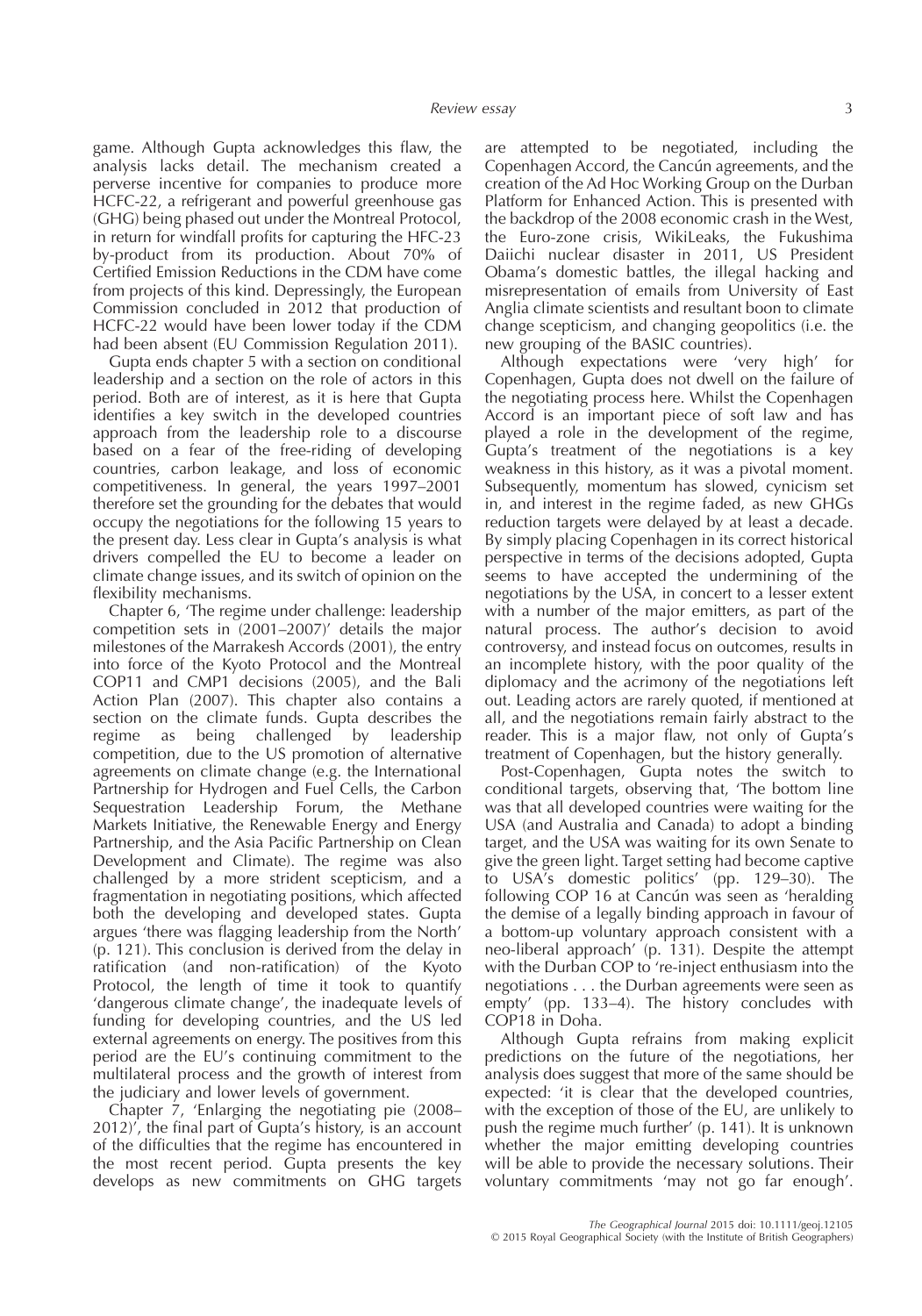Funding from the developed states remains inadequate, and it is becoming clear that commitments from both developed and developing countries 'may not necessarily lead to US commitments' (p. 143). It can be inferred from this that Paris 2015 is unlikely to satisfy those who want stringent reductions in GHGs.

Gupta also deals in this chapter with 'Reducing emissions from deforestation and forest degradation' (REDD) and dedicates a section to the numerous difficulties with this mechanism, which 'if not designed well on paper and in the execution phase, may lead to a "lose–lose" situation' (p. 135). Gupta draws on a healthy literature on REDD and the negatives presented here may well outweigh the positives. Further progress is needed on the multiple equity issues, the reduction of global demand for tropical timber, the creation of developing country monitoring systems and financial dispersal systems, and the provision of resources from the North (Maslin and Scott 2011). With the major difficulties that the main negotiations have encountered, it is clear that REDD++ (the pluses represent safeguards to protect local people and local ecosystem and biodiversity) has taken on greater significance as a means of securing developing world participation, but it is likely to remain a niche mechanism, and certainly is not a panacea to cure all climate change and poverty ills.

Part 3, 'Issues in global climate governance, consists of two chapters, chapter 8 'Countries, coalitions, other actors and negotiation challenges', and chapter 9 'Litigation and human rights'. Chapter 8 begins with a discussion on the difficulties of defining states between rich–poor/developed–developing. These difficulties are then elaborated on as Gupta presents the main negotiating positions and how they have changed over time for the EU, the USA, Russia, Africa, the Alliance of Small Island States (AOSIS), the LDCs, OPEC, China, India, the NGOs and business interests. This chapter contains a number of useful diagrams, which demonstrate the evolution of the regime in terms of negotiating blocs, and participation levels. It is also noteworthy for containing Gupta's most noticeable criticism of the entire book, which is directed at the OPEC countries led by Saudi Arabia. Gupta comments that they have opposed policies to reduce oil consumption in the developed countries (such as carbon taxes), and that they have 'continuously blocked progress in the negotiations rather than supported it' (p. 167). Although Gupta does recognise the influence of the fossil fuel lobby in the USA in this context, the clear avoidance of strongly criticising the USA along with the other laggards here, and throughout the book more generally, is telling. This is despite the fact that one in every three human-generated carbon dioxide molecule in the atmosphere was produced by the USA, and that there is a strong case to be made that they have undermined the negotiations, most spectacularly at the Copenhagen COP. Gupta is perhaps too close to the regime and its institutions to provide a warts-and-all account, and at times is too diplomatic.

The rationale for chapter 9 is Gupta's belief that, in the future, 'as the impacts of climate change become increasingly more evident, I think it will be inevitable that legal avenues will be chosen by countries and social actors as a way to promote climate justice', (p. 173) Gupta evaluates how this might occur, arguing that such action is likely to be in domestic, rather than international courts. Gupta then examines the legal principles, paying particular attention to the principle of common but differentiated responsibilities (CBDR), arguing that it should take a more central role.

This is followed by a discussion on a number of issues on the legal process at the international and national level. Gupta's arguments on proving causality are not convincing, and the transposition of 99% scientific certainty on the Bayesian scale to 'virtually certain' on the IPCC scale, to 'beyond reasonable doubt', may strike some as reductionist, or an oversimplification. Gupta does concede, however, that 'there is a distinction between general causation and context-specific causality – and this may be much more difficult to prove' (p. 181). Gupta finishes this section with a focus on liability, and argues that this tool may be used eventually. A discussion on how climate change has been dealt with by the human rights literature follows, and represents another argument and potential route for action on climate change.

Part 4, 'Towards the future', consists of one final chapter (chapter 10 'Climate governance: a steep learning curve!'), the purpose of which is to argue that the 'UN process is both necessary and successful' (p. 194). This chapter contains two essays, one on learning and one on the need to embrace the rule of law through constitutionalisation at the international level. The latter is a somewhat controversial area.

The author fits the five phases into the notion of first, second and third order learning in this chapter. This analytical framework could have been used from the beginning, and is arguably a superior framing than the chronological five phases. It would appear that Gupta feels it is enough that the international governance framework exists and that the correct issues are incorporated to describe the UN process as successful – that the international community learns. Gupta notes that '[i]n comparison with negotiations on fresh water, energy, forests and food, the UNFCCC is the only comprehensive legitimate regime that binds practically all countries in the world<sup>7</sup> (p. 194). Adopting a pragmatic approach, Gupta attempts to lower our expectations of what can be considered successful at the international level, and her arguments are a watered down version of Bodansky's (2010) ideas on effectiveness. It is difficult to disagree

*The Geographical Journal* 2015 doi: 10.1111/geoj.12105 © 2015 Royal Geographical Society (with the Institute of British Geographers)